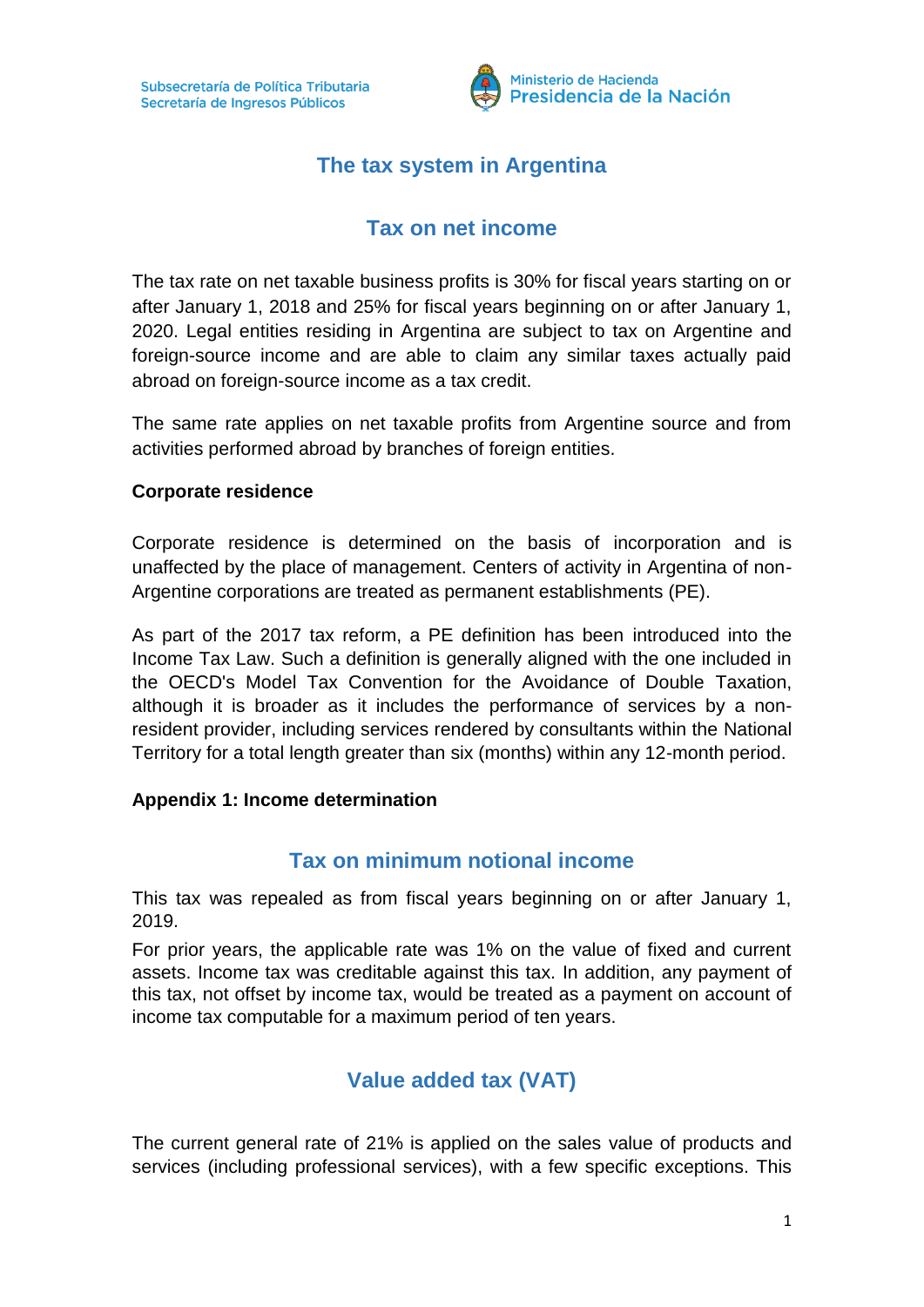

#### Ministerio de Hacienda Presidencia de la Nación

tax is applicable to imports of goods and services (services rendered abroad and used or exploited in Argentina). The tax paid on imports can be taken as VAT credit.

Certain goods are taxed at a reduced rate of 10.5%, for example, works on real estate for housing, services related to agriculture, operations of certain capital goods and food. Beside, some services taxed at 27%, for example, gas, energy and telephone services.

As a result of the 2017 tax reform, VAT legislation currently includes 'digital transactions' (e.g. digital services, hosting, on-line technical support, software services, Internet services) provided from abroad as a taxable event. Hence, these types of services are now subject to VAT at a 21% rate if they are provided by a non-resident entity to an Argentine final customer, on condition that they are actually used in Argentina.

Exports of goods and services (services rendered in Argentina and used or exploited abroad) are taxed at 0%, which implies that input VAT (VAT credit on purchases of goods and services) related to exports may either be used as a credit against output VAT or refunded pursuant to a special procedure. VAT paid on purchases, final imports and rental of automobiles, not considered as inventory, may not be computed by the purchaser as a credit. The same tax treatment applies to other services, such as those provided by restaurants, hotels and garages. The above-mentioned restrictions do not apply when the engagement of these services is for a conference, congress, convention or any other similar event directly related to the specific activity of the contracting party.

Taxpayers can get the refunding of VAT paid on purchases or import of fixed assets -except automobiles- which had not be used as credits against output VAT after six (6) fiscal periods (months) since the month in which the credit could has been computed. Special conditions exist and certain requirements are met.

### **Wealth tax or tax on personal assets**

Wealth Tax is payable by Argentine companies on all shares issued by them and owned either by individuals, regardless of residence, or by companies residing abroad.

The wealth tax rate for this purpose is 0.25% on the value of the shares as of December 31 of each year, based on the Financial Statements of the respective fiscal year. Companies are allowed to request reimbursement from the shareholders.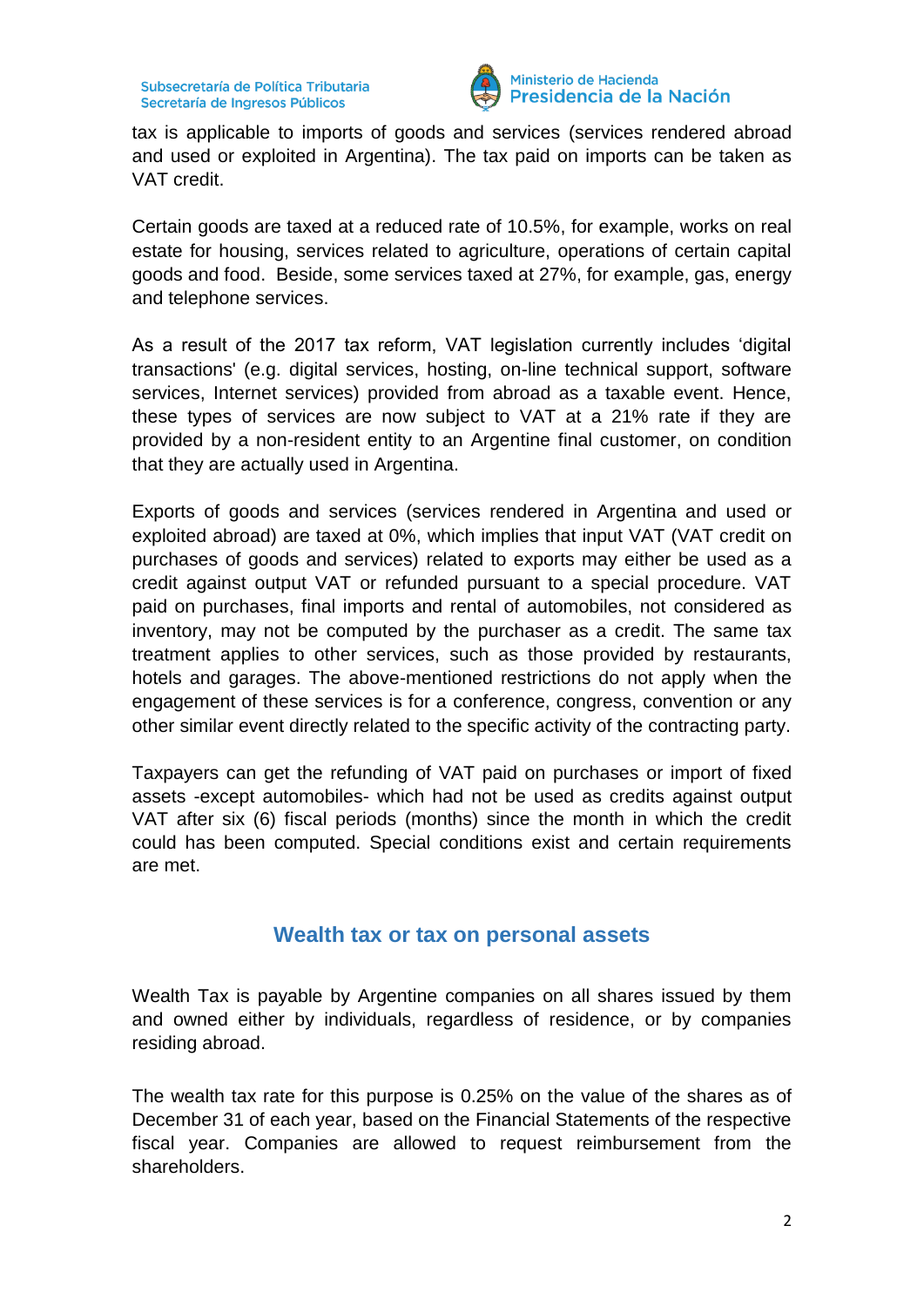

It is presumed that in the case of real state situated in Argentina owned by companies residing abroad the real owner is an individual domiciled in Argentina. In such a case the tax is payable at the rate of 0,50% on the cost value or the fiscal value, the higher.

### **Excise taxes**

A wide variety of items, such as automotive and diesel motors, tobacco, alcoholic beverages (including beer), insurance, cellular and satellite telephone services, recreational or sport boats, aircraft; luxury goods and non-alcoholic beverages with caffeine and taurine, among others, are taxed at varying rates. For example, motor vehicles that exceed a certain value, cigarettes and luxury objects are taxed at the following effective tax rate: 25%, 233% and 25%, respectively.

In most cases, tax applies on the sale value of the production step only, being the tax part of the taxable base.

## **Tax on financial transactions**

This tax is levied at a general rate of 0.6% on the amounts credited to and/or debited from the taxpayer's bank accounts.

Transactions made in banks without using a bank account and any disposition of one's own funds or the funds of a third party are subject to a tax rate of 1.2%.

One third (33%) of the tax on financial transactions effectively paid on bank account transactions (0.6%+0.6%) and movement of funds (1.2%) is creditable against income tax and/or the respective income tax prepayments. Due to the Tax Consensus signed in 2017 between the National Government and most of the Provinces it is foreseen that since 2022 that percentage will be of 100%.

## **Import & Export duties**

The level of import duties currently ranges between 0% and 35%, except in cases where specific minimum duty is applied or which involve merchandise with a specific treatment. In general, merchandise originating from LAIA and MERCOSUR countries is entitled to a preferential duty treatment.

The levels of export duties range from 5% to 20% for certain specific products.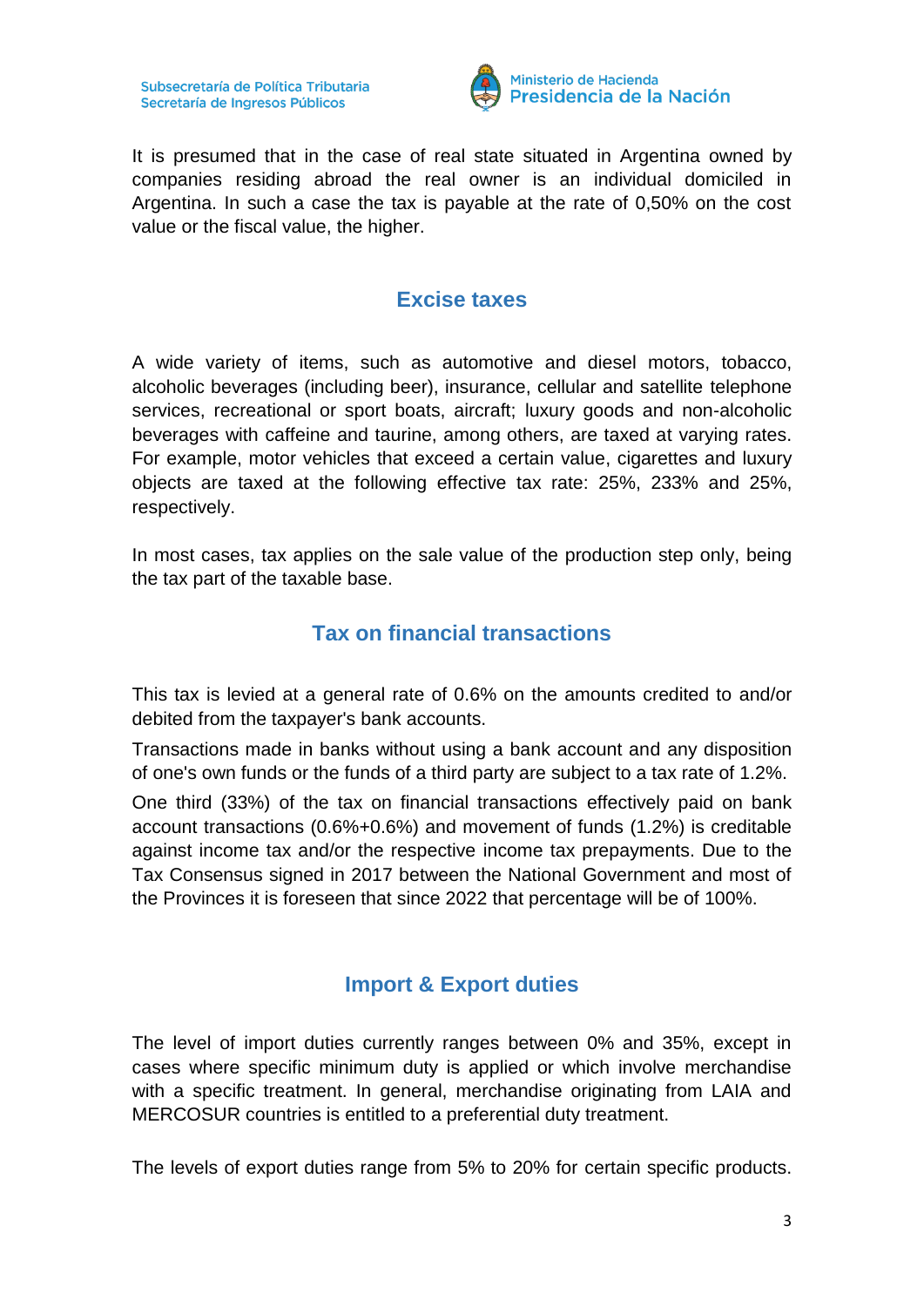

#### Ministerio de Hacienda Presidencia de la Nación

Besides, there is an additional export duty of 12% with a maximum of ARS 4 of ARS 3 for each US dollar of the taxable value or the official FOB price, which is applicable for all the tariff positions.

### **Statistical rate on import operations**

By means of Decree No. 332/2019, the Executive Branch increased the Statistical rate which is levied on all imports operations, including some imports that were exempted, such as intra-Mercosur origin transactions. The new rate has been increased from 0,5% to 2,5% and it will be applicable until December 31, 2019.

In addition, whenever the 2,5% rate applies, the maximum ceilings that are charged for each import operation were modified from USD 500 to a maximum caps of USD 125,000; being the latter applicable if the taxable base is USD 1,000,000 or higher.

According to Decree No. 361/2019, the statistical rate will be 0% for: (a) imports of capital goods that are brought into the country to be used for investments in hydrocarbon production developments; (b) goods to be imported under special regimes (such as "Used Production Lines", and others); (c) goods to be imported under temporary import destinations.

# **Social security taxes**

Law No. 24241 (Argentine Integrated Pension Fund System Law) establishes the territoriality principle, under which Argentina's Social Security System covers all persons providing services under a permanent or temporary employment contract within the national territory.

Each month, local employers must deposit the employer contributions jointly with the employee withholdings into the National Social Security System and the National Health Care System.

The employer social security tax is payable on the total monthly compensation and is not subject to any cap amount. Since January 2019, the total employer contribution is 20.4% for companies whose main activity consists of rendering services or commerce, provided their annual sales exceed AR\$48,000,000 and 18% for all other companies. The contribution to health is 6%.

The employee social security withholdings which include pension fund, health care and social services are levied on the monthly salary up to a monthly cap of AR\$ 159,028.80. This salary cap is index-adjusted in March, June, September and December of each year. The total employee social security tax rate is 17%,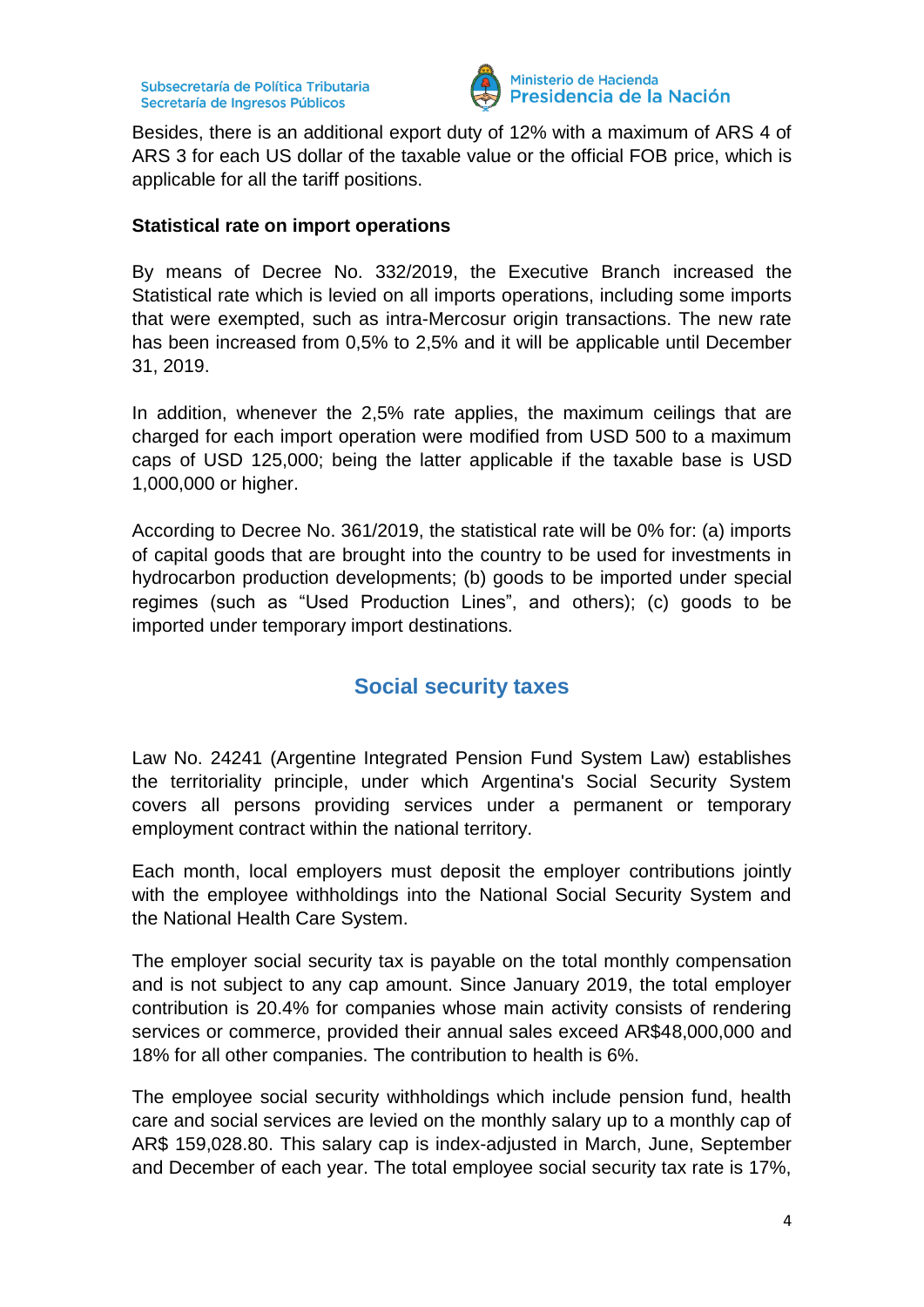

which consists of contributions of 11% to the pension fund, 3% to health care and 3% to social services.

Since January 2019, a non-taxable amount of AR\$ 7,003.68 per employee is established for purposes of the employer contribution to the Social Security System (20.4% of the 26.4% and 18% of the 24%, referred to above). Therefore, AR\$ 7,003.68 from each employees' compensation is non-taxable (for some agricultural and textile activities the non-taxable amount is AR\$ 17,509.20).

Employer contributions will be modified in 2020, and 2021 and will be 25.5% for all activities as of January 2022. In addition, the non-taxable amount will be increased each year based on the consumer price rate.

Should any employee serve as Director of the same Company, the social security liability shall be limited to the contributions made as a self-employed individual for the management duties performed. The employee's enrollment in the Social Security System will be voluntary regarding a salary as employee. Thus, if the Director opts not to pay these contributions, the Company is not obliged to pay any employer contributions.

# **Tax incentives**

### **Mining activity**

Law No. 24196 created an investment regime for the mining activity and ls applicable to individuals and legal entities.

Mining ventures included within this regime enjoy fiscal stability (i.e., tax rates will remain basically the same) for a term of 30 years, except for VAT, which will adjust to the general regime. Furthermore, the regime grants incentives for tax on profits, tax on assets, import duties, and any other tax for introduction of certain assets. Additionally, the possibility to obtain a VAT reimbursement during the exploration stage as indicated ln Law No. 24196 has been regulated by General Resolution No. 1641/2004.

### **Forestry**

Law No. 25080 established an investment regime for plantation, protection and maintenance of forests and contains rules similar to tax incentives for mining.

### **Tierra del Fuego**

Although with certain limitations ln the case of new projects, companies established ln this province enjoy a general tax exemption as well as important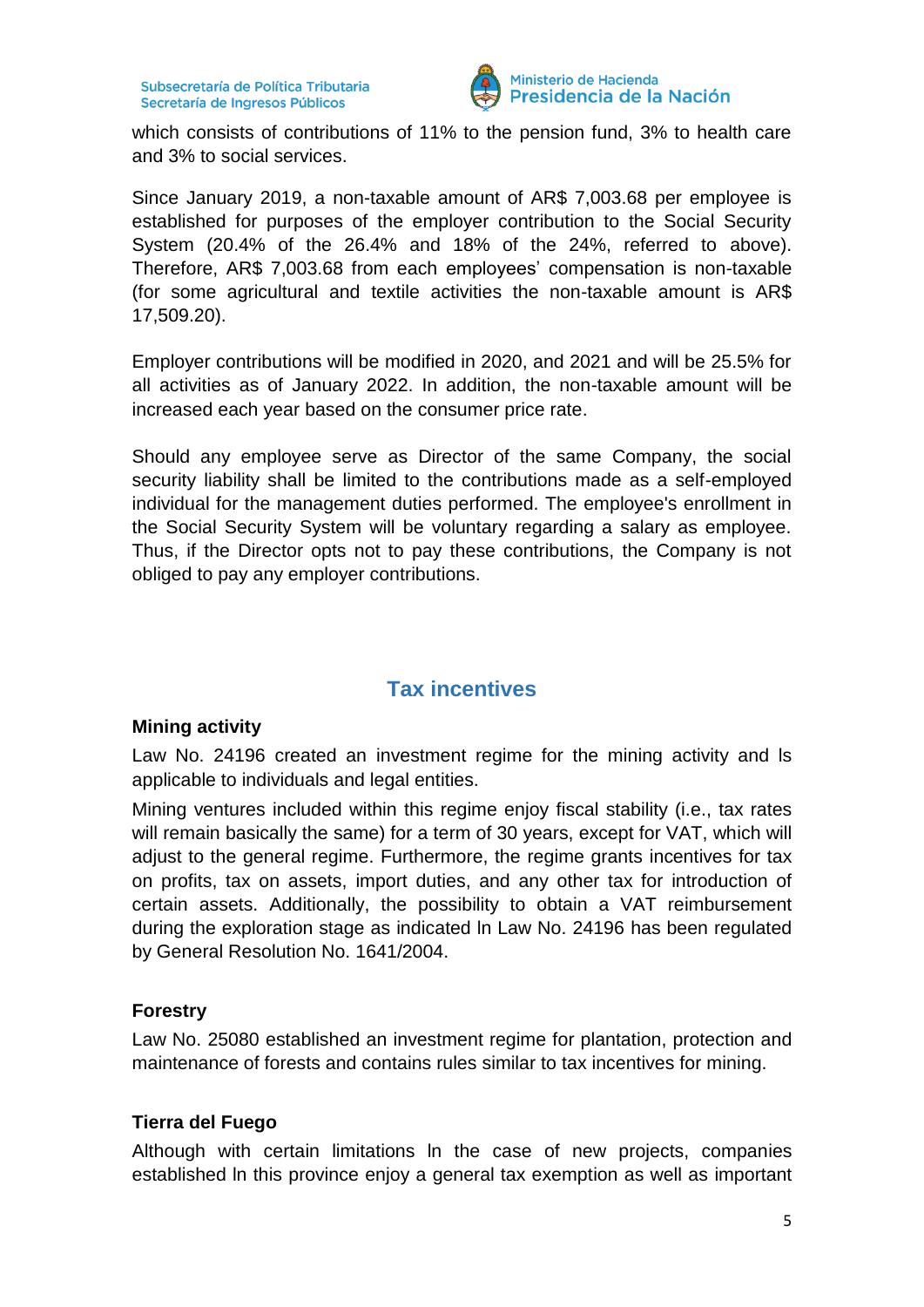

benefits ln customs matters, based on a system established by Law No. 19640 and supplementary regulations.

### **Renewable Energy**

Companies engaged ln the production of energy through renewable sources are entitled to certain tax benefits, like early return of VAT or accelerated depreciation of capital goods for Income Tax purposes, among others.

### **Biotechnology**

Law No. 26270 established a promotion system for the development and production of biotechnology and grants benefits for tax and social security contributions that may be claimed lf specific requirements are met.

### **Small and medium-sized enterprises (Law No. 27264)**

Law No. 27264 (passed ln August 2016) established a special tax system for small and medium-sized enterprises (SMEs) and for infrastructure investments conducted by SMEs. The most relevant benefits include the following:

• Full exemption on Minimum Notional Income Tax starting January 2017 (tax to be repealed by 2019).

• Full credit (against income tax and its prepayments) on tax on financial transactions paid by micro and small- sized enterprises. A 50% credit on the tax paid by medium-sized manufacturing entities.

• Deferral of due date for payable VAT balance

• Fiscal stability (from July 2016 to December 2018) for SMEs that invest in infrastructure projects and/or capital goods.

• Income tax credit for an amount equal to 10% of the amounts invested in infrastructure projects and capital goods.

• Tax bond (creditable against federal taxes) for the Input VAT credit balances resulting from infrastructure investments.

The regulatory authority would be in charge of carrying out a registry of companies that are considered SMEs and are therefore entitled to the benefit.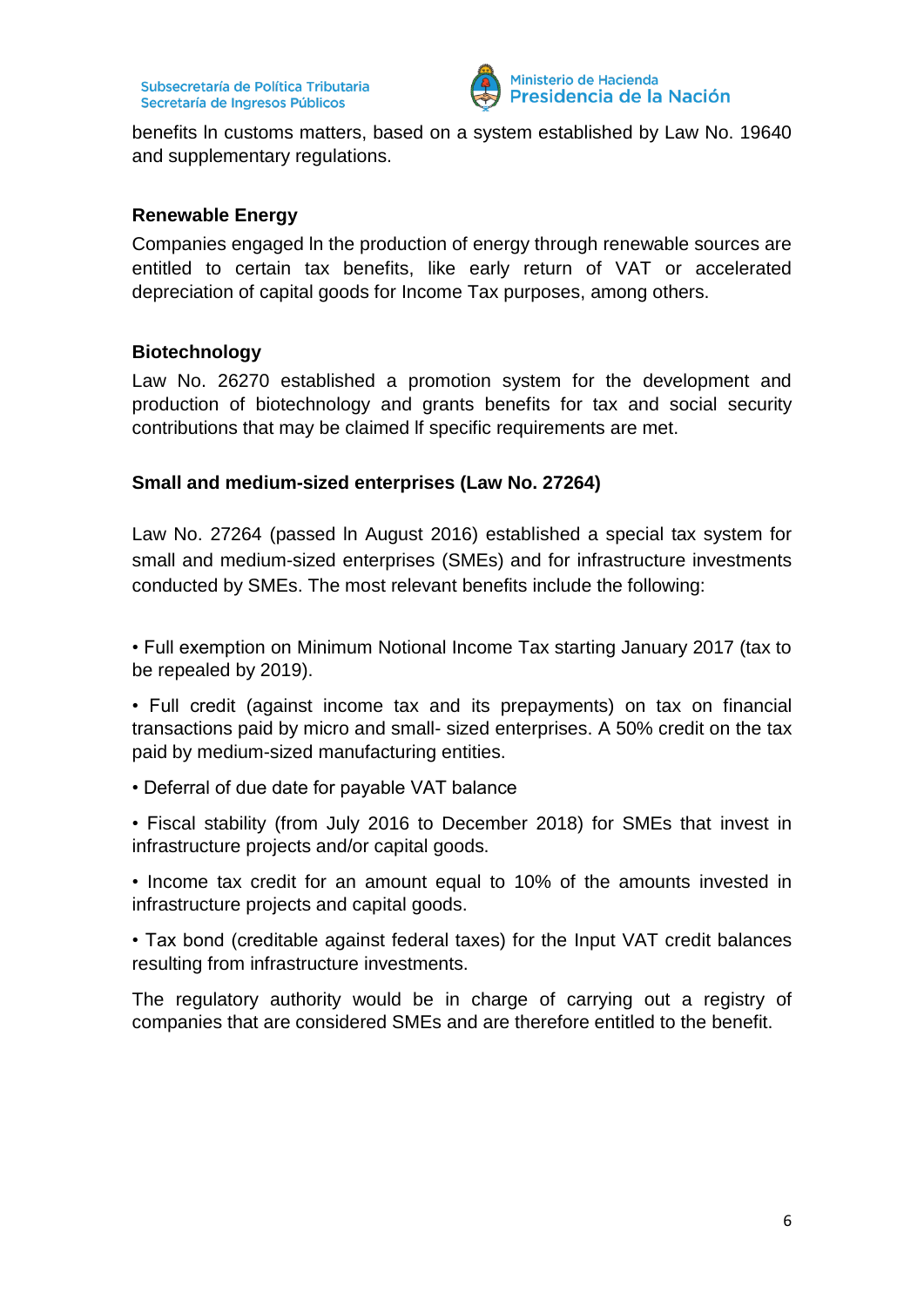

#### **Knowledge- based activities**

This regime, established by Law 27,506, is intended to replace the former Software Promotional Regime, but also would broaden its scope to contemplate and promote other economic activities that are knowledge- based and/or intensive in the use of new technologies. Benefits include fiscal stability, a reduction of Corporate Income Tax rate to 15%, a higher deduction for the calculation of social security contributions, a transferable tax certificate that can be used to offset other Federal tax obligations and a non-withholding certificate for VAT purposes.

The promotional regime will be applicable as from January 1, 2020 and will be in force until December 31, 2029.

### **Export incentives**

Exports of goods and services are exempt from value-added and excise taxes. The temporary import of raw materials and intermediate and packaging goods for the manufacture of products for export is free of duty with the obligation to offer sufficient guarantees for the import. A reimbursement system is in place for VAT credits paid to suppliers in relation to export activity.

### **Provincial taxes**

### **Turnover tax (gross income tax)**

Each of the 24 jurisdictions into which Argentina is divided (Buenos Aires City and 23 Provincies) imposes a tax on gross revenues from the sale of goods and services. Exports of goods are exempt from this tax. Rates, rules and assessment procedures are determined locally. The average effective rate at the country level is 3%.

Note that in accordance with the Tax Consensus, adhering Provincial governments have agreed to progressively reduce the turnover tax rates for certain activities over a 5-year period as well as to set forth exemptions for services that are economically used abroad. For manufacturing industry, commerce and building the rates are:

| <b>Activity</b>        | <b>Alícuotas IIBB</b>                     |      |             |  |                                                             |
|------------------------|-------------------------------------------|------|-------------|--|-------------------------------------------------------------|
|                        | 2018                                      | 2019 | $2020$ 2021 |  | 2022                                                        |
| Manufacturing industry | 2,00%                                     |      |             |  | 1,50%   1,00%   0,50%   Exempt                              |
| Commerce               | Unlimited   5,00%   5,00%   5,00%   5,00% |      |             |  |                                                             |
| <b>Building</b>        | 3.00%                                     |      |             |  | $\left  2,50\% \right  2,00\% \left  2,00\% \right  2,00\%$ |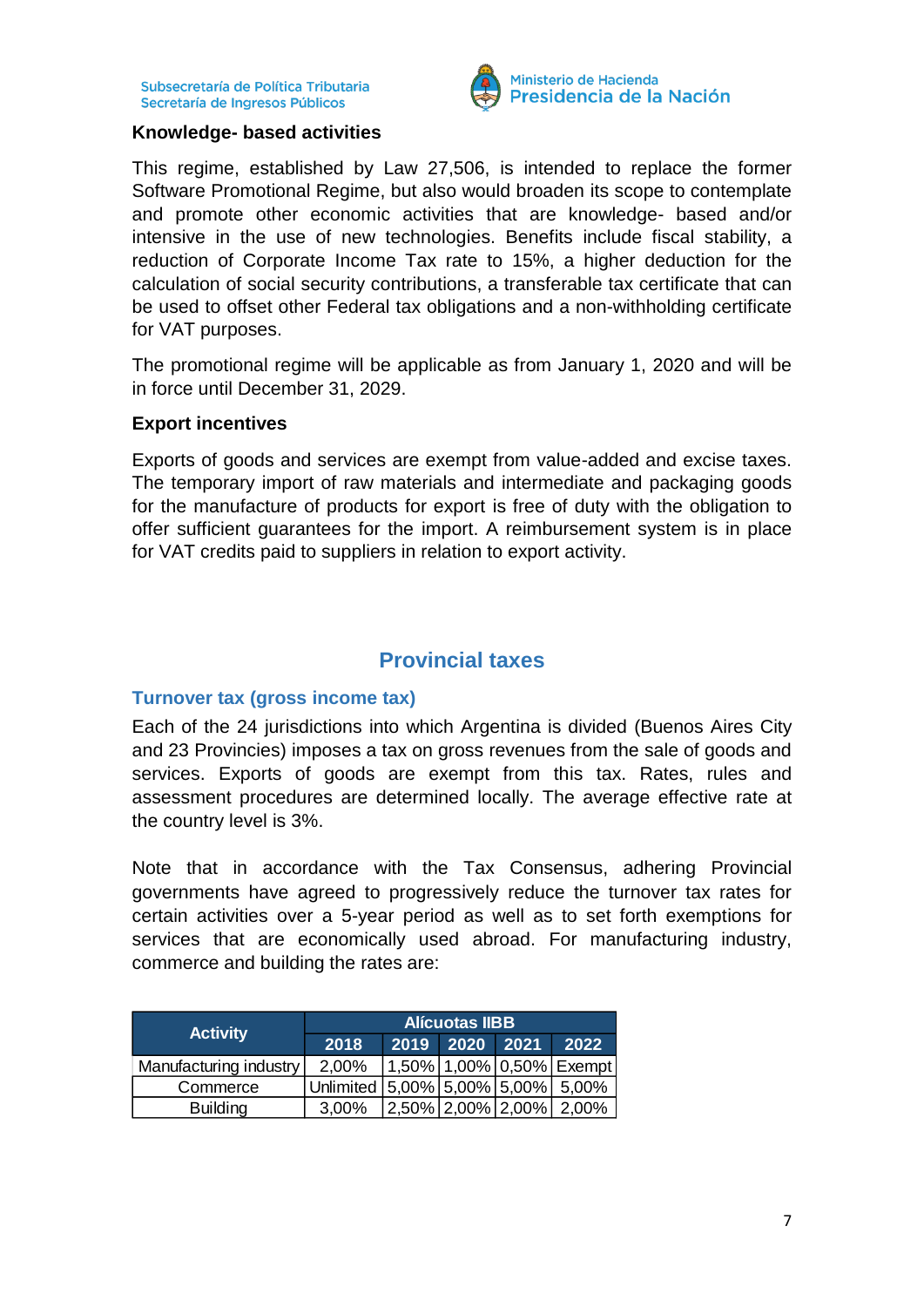

### **Stamp tax**

Each of those 24 jurisdictions applies this local taxi ion documents or agreements that evidence acts or transactions for valuable consideration (usually referred to as taxable documents).

The average tax rate is 1% and is applicable on the economic value of the agreement.

| <b>Real estate selling</b> |     |  |  |  |
|----------------------------|-----|--|--|--|
| <b>Provincia</b>           | У.  |  |  |  |
| Ciudad de Buenos Aires     | 3.6 |  |  |  |
| Provincia de Buenos Aires  | 1.2 |  |  |  |

### **Municipality Tax**

But in the case of Buenos Aires City there are local taxes that municipalities in the different provincies apply due to the public services (cleaning, security, etc.) they provide to companies that develop activities in there.

Those taxes used to be fixed amounts based on square meters used or number of employees. However, many municipalities have established taxes that are determined with rates applicable on the gross income obtained for the Company in its activity within the respective jurisdiction.

### **Real Estate Tax**

Each of those 24 jurisdictions imposes taxes which are determined applying rates on the fiscal value of the real estates located in each jurisdiction.

### **Appendix 1: Income determination**

#### **Inventory valuation**

Inventory valuation is based on the latest purchase. Thus, LIFO may not be chosen for tax purposes.

Conformity between book and tax reporting is not required.

### **Capital gains**

Capital gains and losses attract normal profit tax treatment, except for those losses from the sale of shares, quotas, bonds and other securities that may be offset only against the same type of income.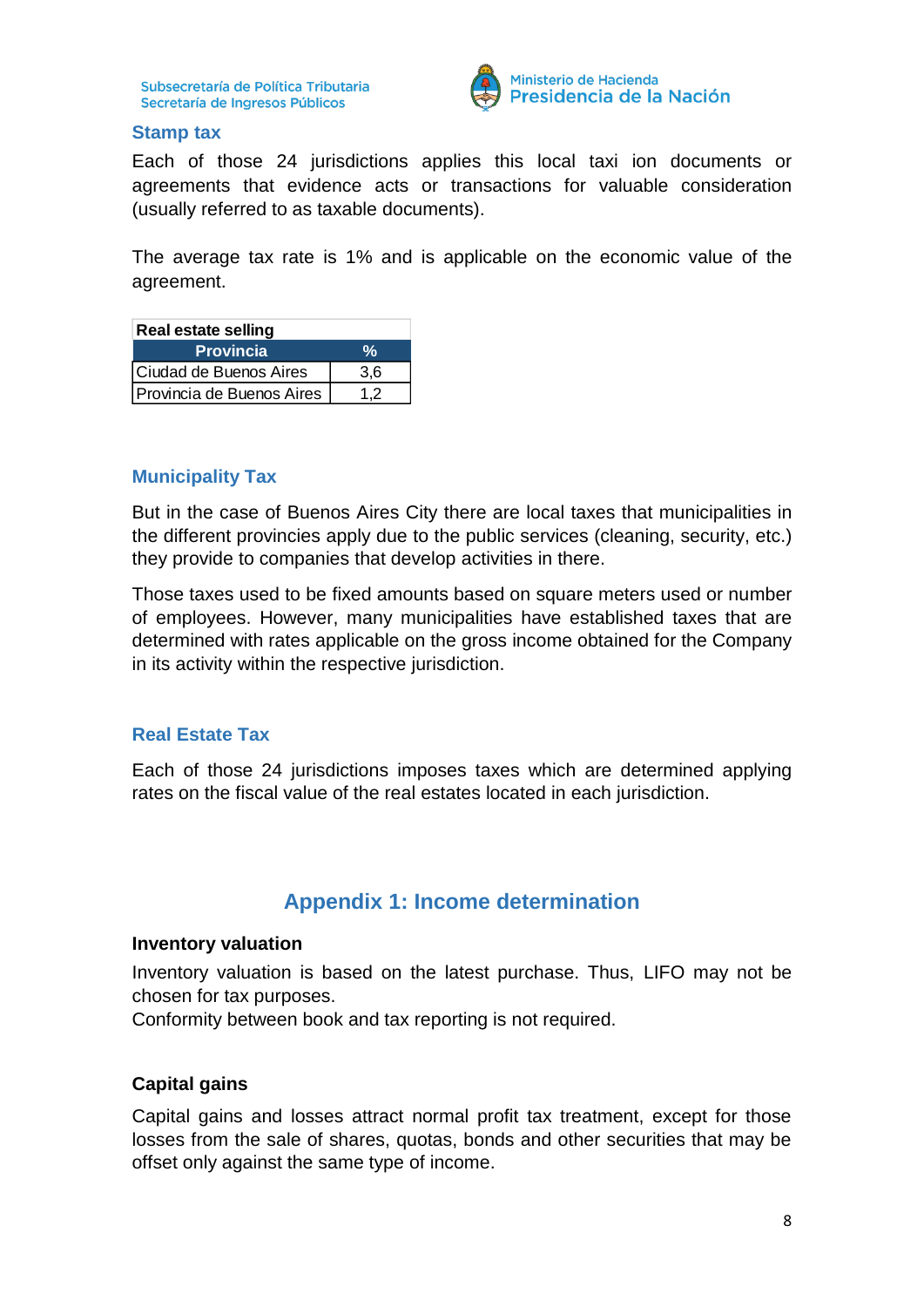

### **Intercompany dividends**

These dividends are not included in the tax base of an Argentine entity (the recipient) if distributed by another Argentine company. However, tax is levied if the dividends are distributed by a foreign company.

### **Foreign income**

Foreign income received by resident corporations is subject to tax.

Note that an Argentine taxpayer is taxed on passive income generated by a 'Controlled Foreign Corporation' (CFC) that is directly or indirectly held by the Argentine taxpayer, to the extent that more than 50% of that CFC's income is passive and the CFC's is effectively subject to a tax that is lower than the 75% of the applicable Argentine income tax rate. Taxation arises in the fiscal year where the income is generated, respectively of the later distribution of profits by the foreign vehicle.

Tax losses from a foreign source may only be offset against income from a foreign source.

### **Transfer pricing rules**

The transfer pricing regulations governing intercompany transactions. Income Tax Law adopts principles similar to those of the Organization for Economic Cooperation and Development (OECD) pursuant to which companies must comply with the arm's length principle to determine the value of goods and services in their transactions with foreign-related companies.

This principle is extended to transactions with companies located in noncooperative jurisdictions or low or zero tax jurisdictions. The tax authorities will determine income by applying one of the following methodologies: comparable uncontrolled price, resale price, cost plus, profit split, and transactional net margin.

### **Deductions**

### Depreciation and depletion

Depreciation is generally computed on a straight-line basis over the technically estimated useful life of the assets or, alternatively, over their standard useful lives (e.g., machinery and equipment, ten years; furniture, ten years). Depreciation of buildings and other construction on real estate is 2% per annum on cost (on a straight-line basis), unless it can be proven that useful life is less than 50 years.

Depreciation of automobiles with an original cost in excess of AR\$20,000 is not deductible. Related expenses (fuel vouchers, insurance, rentals, repairs and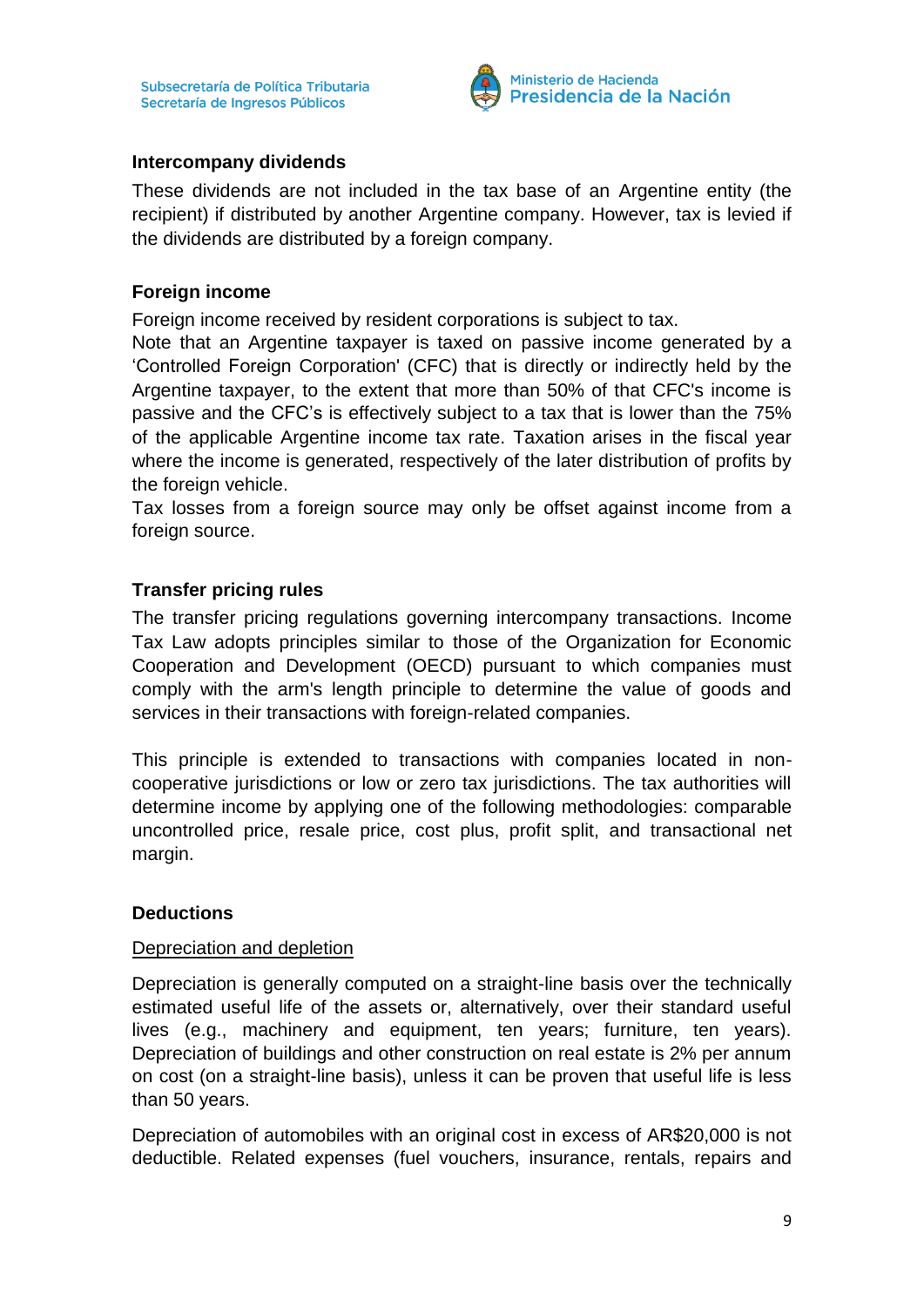

maintenance, etc.) are deductible for up to an amount of AR\$7,200 per car per year. Conformity between book and tax depreciation is not required.

Percentage depletion is available for natural resources (mines, quarries, forests).

Net operating losses

Tax losses can be carried forward for five (5) years.

### **Payments to foreign affiliates**

Payments to foreign affiliates or related parties and companies located in low or zero tax jurisdictions that represent income of Argentine source are tax deductible, provided they are paid before the due date for filing the tax return and the corresponding withholding is paid to the tax authorities.

### **Other significant items**

- 1. Donations: when made to companies and associations expressly exempt from assessment of tax on profits, donations up to a maximum of 5% of the donor's net taxable profits are admissible deductions, provided certain requirements are fulfilled.
- 2. Representation expenses: if adequately documented, representation expenses are admissible deductions up to 1.5% of the amount of salaries accrued during the fiscal year.

3. Directors' fees: amounts of 25% of after-tax profit or AR\$12,500 per individual, whichever is greater, are deductible in the financial year to which they apply, provided they are approved and available for the director before the tax return is due, or in a later year of payment.

4. Thin capitalization: except for financial institutions governed by Law No. 21526 and leasing companies, interest and foreign exchange losses derived by an Argentine resident on loans granted by a related party whether local or foreign- would be deductible up to a limit equal to 30% of the taxpayer's taxable income before deducting lnterest, foreign exchange losses and depreciation (EBITDA). The portion of nondeductible interest will be carried forward for up to five years. Deductible capability not used can also be carried forward for up to three years. Certain exemptions to thin capitalization rules are available.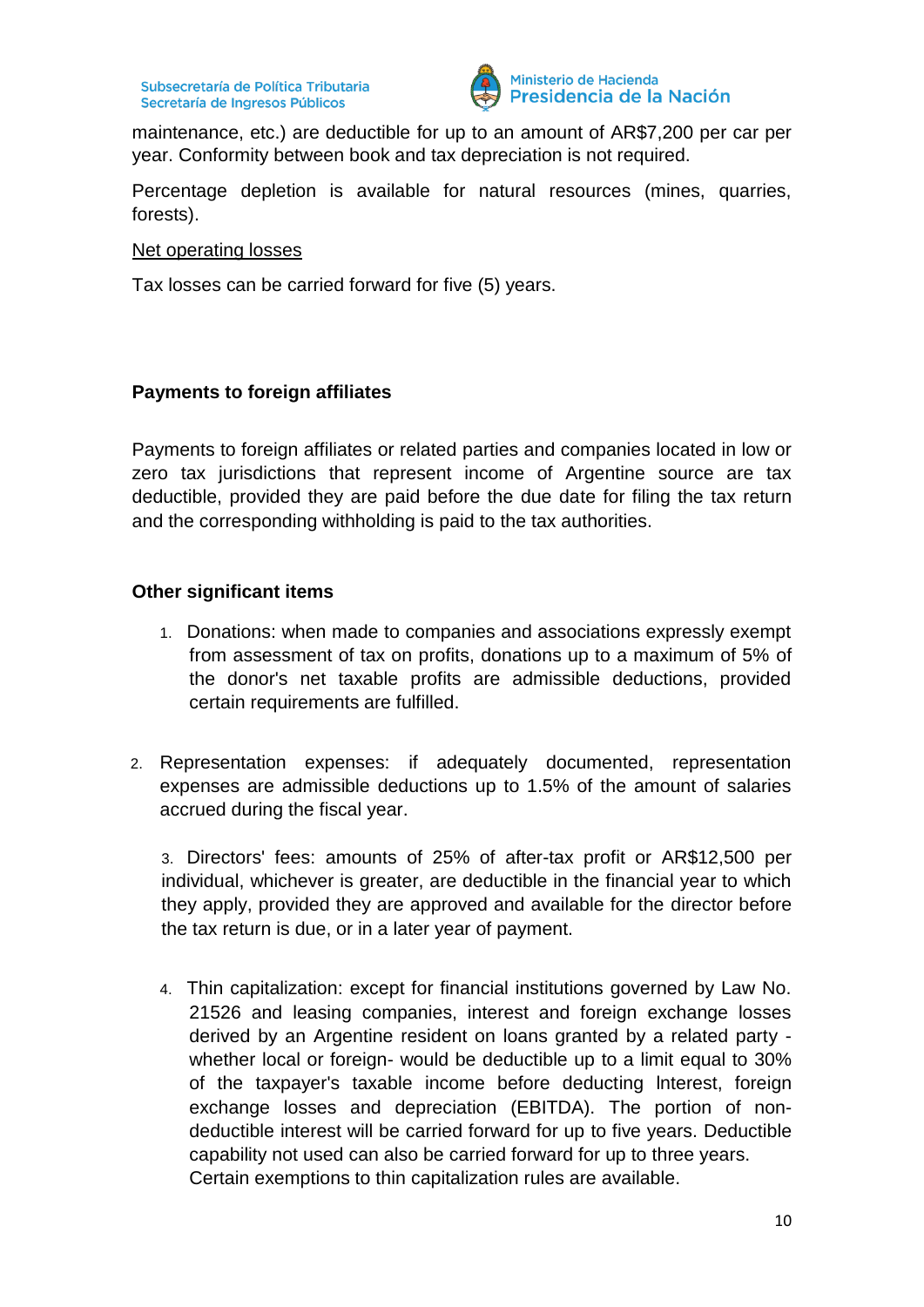

### **Withholding taxes**

Dividend distributions and branch profit remittances paid out of profits generated in fiscal years beginning on or after January 1, 2018 are subject to a 7% withholding tax in Argentina. The rate would be increased to 13% from fiscal year 2020 onward. Although the equalization tax is no longer in force due to the amendment introduced by Law No. 27430, it still remains applicable on dividend and branch profit distributions made out of earnings accumulated prior to January 1, 2018 and which were in excess of tax earnings as of the year-end prior to the relevant distribution.

Furthermore, in the case of non-residents, gains on the sale of shares, share certificates and quotas of Argentine entities would be subject to a 13.5% tax on gross proceeds or, alternatively, 15% on actual proceeds duly supported.

Similar rates would apply in the case of transfers of bonds, digital currency and other Argentine securities denominated in foreign currency. For securities denominated in pesos, the rates would be reduced to 4.5% on gross proceeds or 5% on net gain.

Certain securities disposed by a non-resident such as government bonds (except LEBACs), corporate bonds (obligaciones negociables), bonds issued by local financial trust (fideicomisos financieros) and quotas issued by local collective investment funds (fondos comunes de inversión) -in the three cases, when they are quoted in Argentina-, shares quoted in Argentine stock exchange and ADR/ADS, are exempt from the capital gains tax provided certain requirements are met.

The above tax treatment applies only to the extent that the investor is located or is a resident of a cooperative jurisdiction and the funds have come from those jurisdictions. Otherwise, the applicable tax rates would be increased to 31.5% on gross proceeds or 35% on the actual proceeds duly supported.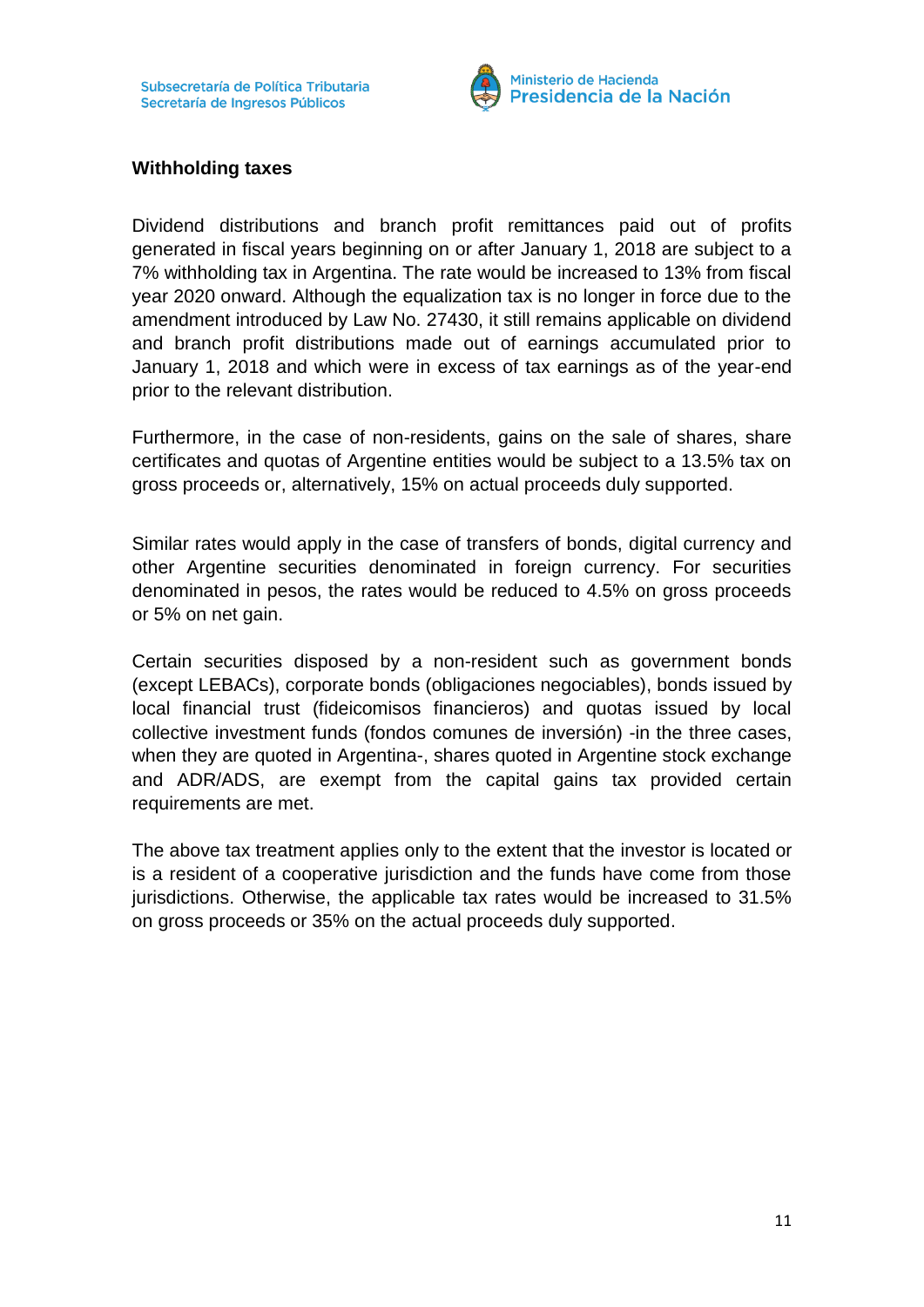

#### Ministerio de Hacienda Presidencia de la Nación

Other payments to residents and to non- residents are subject to WHT rates as follows:

| Recipient                                  | Interest $(\%)$ (1) | Royalties (%) (1, 2) |  |  |  |  |
|--------------------------------------------|---------------------|----------------------|--|--|--|--|
| <b>Resident corporations</b>               | 6/28(3)             | 6(4)                 |  |  |  |  |
| <b>Resident individuals</b>                | 6/28(3)             | 6(4)                 |  |  |  |  |
| Non-resident corporations and individuals: |                     |                      |  |  |  |  |
| Non-treaty:                                | 15.05/35            | 21/28                |  |  |  |  |
| Treaty:                                    |                     |                      |  |  |  |  |
| Australia                                  | 10/12               | 10/15                |  |  |  |  |
| <b>Belgium</b>                             | 0/12(5)             | 3/5/10/15            |  |  |  |  |
| <b>Bolivia</b>                             | 15.05/35            | 21/28                |  |  |  |  |
| <b>Brazil</b>                              | 15                  | 10/15                |  |  |  |  |
| Canada                                     | 12.5                | 3/5/10/15            |  |  |  |  |
| Chile                                      | 4/12                | 3/10/15              |  |  |  |  |
| <b>China (10)</b>                          | 12                  | 3/5/7/10             |  |  |  |  |
| <b>Denmark</b>                             | 12(5)               | 3/5/10/15            |  |  |  |  |
| Finland                                    | 15                  | 3/5/10/15            |  |  |  |  |
| France                                     | 15.05/20 (6)        | 18                   |  |  |  |  |
| Germany                                    | 10/15(7)            | 15                   |  |  |  |  |
| Italy                                      | 15.05/20(5)(6)      | 10/18                |  |  |  |  |
| <b>Mexico</b>                              | 12                  | 10/15                |  |  |  |  |
| <b>The Netherlands</b>                     | 12(5)               | 3/5/10/15            |  |  |  |  |
| Norway                                     | 12(5)(8)            | 3/5/10/15            |  |  |  |  |
| Qatar (11)                                 | 12                  | 10                   |  |  |  |  |
| Russia                                     | 15                  | 15                   |  |  |  |  |
| Spain                                      | 12                  | 3/5/10/15            |  |  |  |  |
| Sweden                                     | 12(5)               | 3/5/10/15            |  |  |  |  |
| Switzerland                                | 12(5)               | 3/5/10/15            |  |  |  |  |
| Turkey (10)                                | 12                  | 3/5/10               |  |  |  |  |
| United Arab Emirates (9)                   | 12                  | 10                   |  |  |  |  |
| <b>United Kingdom</b>                      | 12(5)               | 3/5/10/15            |  |  |  |  |

Notes:

1. Withholding from payments of interest and royalties to non-residents is based on a flat rate of 35% applied to an assumed percentage gross profit margin. This margin is not contestable, but the resultant rate may be limited by a bilateral treaty. The general margin for interest paid for credits obtained abroad is 100%. However, a margin of 43% is applicable (i) if the debtor is a local bank; (ii) if the creditor is a foreign financial institution located in a country not considered as a low or zero tax jurisdiction, or in countries that have signed an agreement with Argentina for exchange of information and have no bank secrecy laws, which are under the supervision of the respective central bank; (iii) if the interest is paid on a loan intended to the purchase of tangible assets other than cars; (iv) if the interest is paid on debt